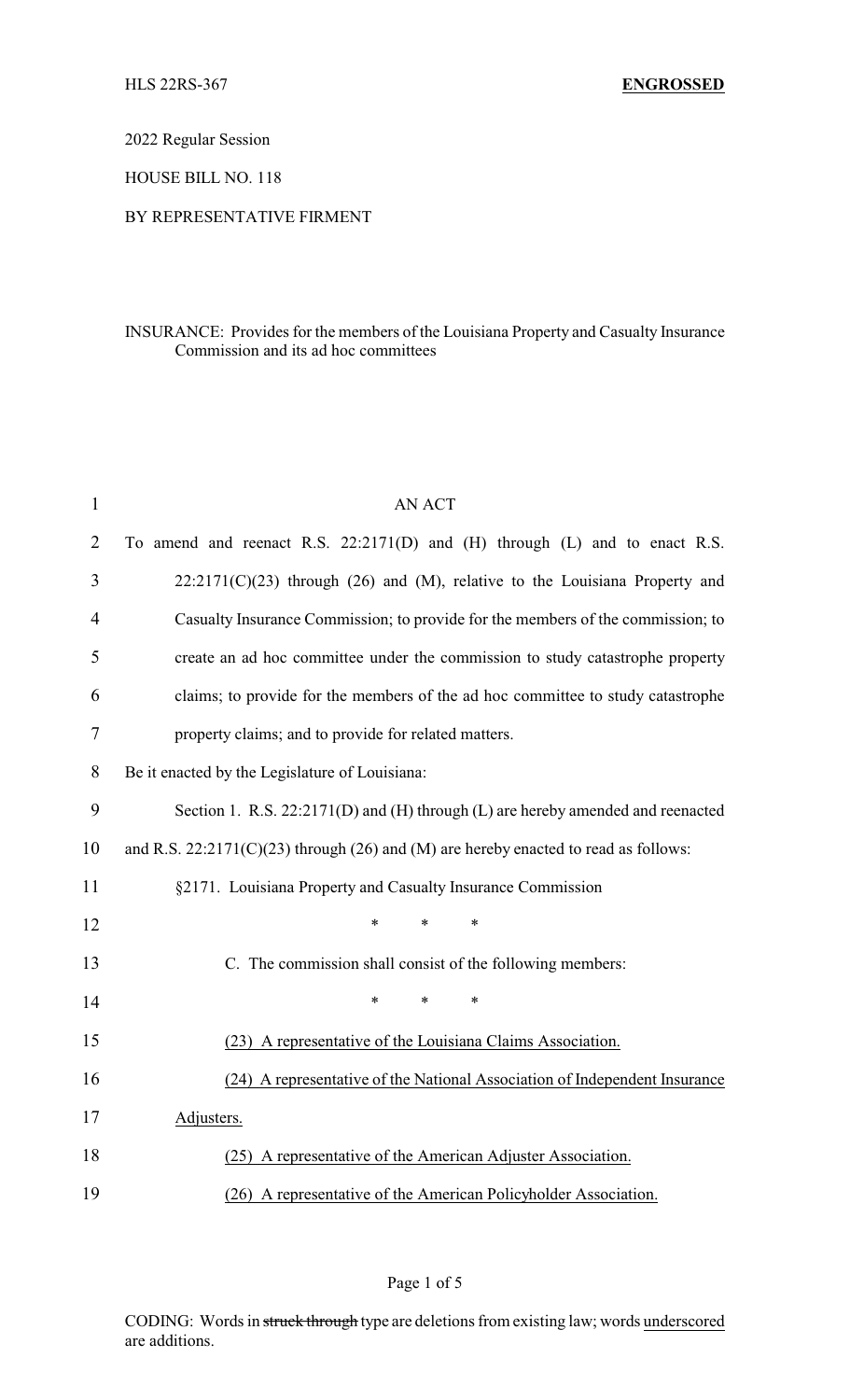| 1              | D. The commission shall consist of ad hoc committees to study property and          |
|----------------|-------------------------------------------------------------------------------------|
| $\overline{2}$ | casualty insurance, including but not limited to the areas of automobile insurance, |
| 3              | homeowners homeowners' insurance, and workers' compensation insurance, and          |
| 4              | The commissioner of insurance shall appoint a<br>catastrophe property claims.       |
| 5              | chairperson and a vice chairperson for the commission and a chairperson and vice    |
| 6              | chairperson for each ad hoc committee.                                              |
| 7              | *<br>*<br>∗                                                                         |
| 8              | H. The catastrophe property claims ad hoc committee shall consist of the            |
| 9              | following members:                                                                  |
| 10             | (1) The governor or his designee.                                                   |
| 11             | The commissioner of insurance or his designee.<br>(2)                               |
| 12             | Two members of the Senate Committee on Insurance selected by its<br>(3)             |
| 13             | chairperson.                                                                        |
| 14             | Two members of the House Committee on Insurance selected by its<br>(4)              |
| 15             | chairperson.                                                                        |
| 16             | A representative of the Independent Insurance Agents & Brokers of<br>(5)            |
| 17             | Louisiana.                                                                          |
| 18             | A representative of the National Association of Mutual Insurance<br>(6)             |
| 19             | Companies.                                                                          |
| 20             | One consumer representative selected by the speaker of the House of<br>(7)          |
| 21             | Representatives.                                                                    |
| 22             | (8) One consumer representative selected by the president of the Senate.            |
| 23             | (9) A representative of the Louisiana Claims Association.                           |
| 24             | (10) A representative of the National Association of Independent Insurance          |
| 25             | Adjusters.                                                                          |
| 26             | (11) A representative of the American Adjuster Association.                         |
| 27             | (12) A representative of the American Policyholder Association.                     |
| 28             | A representative of the American Property Casualty Insurance<br>(13)                |
| 29             | Association.                                                                        |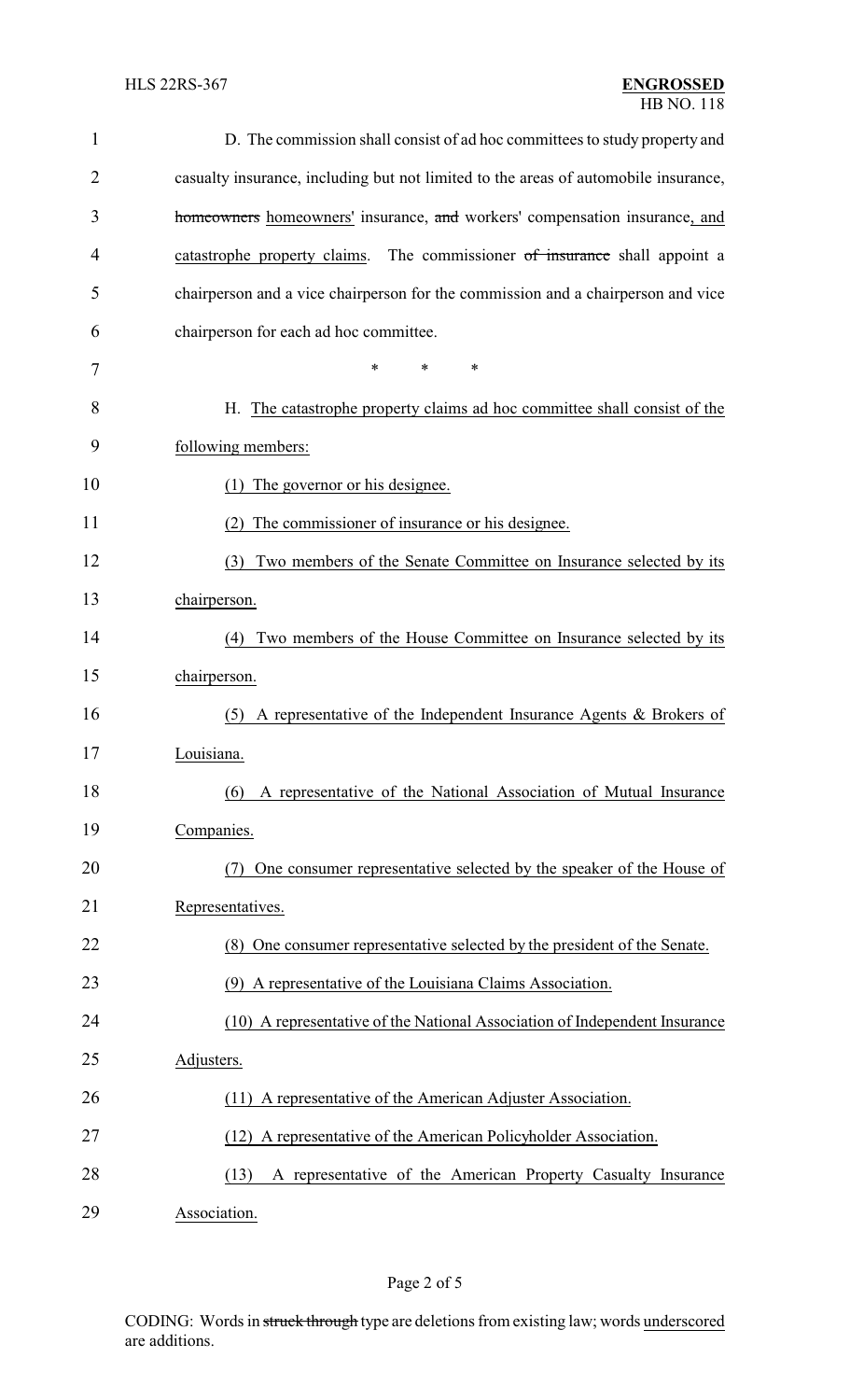1 I. The members of the commission shall serve without compensation, and 2 their terms shall be for two years.

3 I. J. Any vacancies on the commission shall be filled in the same manner as the original appointments for the unexpired portion of the term of the vacated appointment.

 J. K. A majority of the members of the commission shall constitute a quorum for the transaction of business. A majority of the members of an ad hoc committee shall constitute a quorum for the transaction of business of the ad hoc committee. All official actions of the commission or any ad hoc committee shall require the affirmative vote of a majority of the members of the commission or ad hoc committee present and voting during meetings of the commission or ad hoc committee. The commission shall meet twice annually in any one calendar year and the ad hoc committees may meet on the call of the chairperson of the commission or of the ad hoc committee, or upon the request of any three members of the ad hoc committee.

16 K.( $\leftrightarrow$  K.( $\leftrightarrow$  L.(1) The commission shall submit to the governor, the Louisiana Legislature, and the commissioner of insurance on an annual basis prior to the convening of each regular legislative session an annual report on their actions, studies, findings, and recommendations of those laws and projects affecting property and casualty insurance.

 (2)(a) The commission shall conduct all meetings and hearings, in 22 accordance with R.S. 42:11 et seq., to receive testimony about that information it is charged with gathering. The commission shall also be permitted to receive further information and testimony from regional and national experts on insurance rating issues. The commission shall study ways to give incentives to those communities that have a greater enforcement rate over laws that directly or indirectly affect insurance rates in that community and state.

 (b) All state and local agencies and political subdivisions shall cooperate with the commission and assist it in the gathering of information when requested.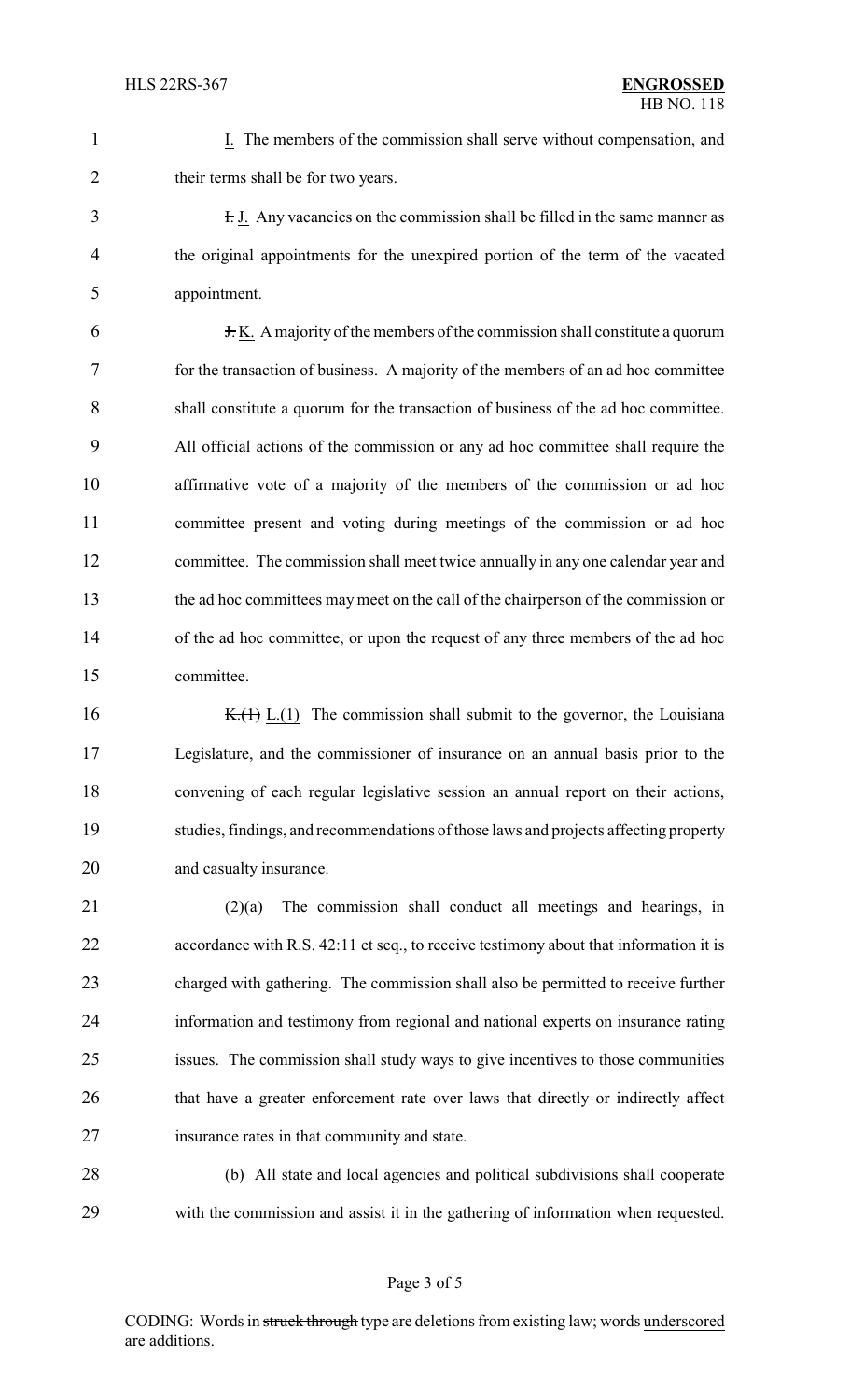All materials in the possession or control of the commission or its employees shall be considered public records pursuant to R.S. 44:1 et seq. 3 L. M. The commissioner of insurance shall appoint a director and an assistant director with the consent of the Senate who shall serve at the pleasure of the 5 commissioner. The commissioner of insurance may also employ such persons, including two unclassified employees, as necessaryto carry out the provisions of this Section and may establish the compensation of technical, professional, and clerical employees as needed for the commission to accomplish its work. Any such employee shall be compensated from the budget of the commissioner. All of the employees of the commission shall be under the direction and supervision of the 11 commissioner of insurance.

## DIGEST

The digest printed below was prepared by House Legislative Services. It constitutes no part of the legislative instrument. The keyword, one-liner, abstract, and digest do not constitute part of the law or proof or indicia of legislative intent. [R.S. 1:13(B) and 24:177(E)]

| HB 118 Engrossed | 2022 Regular Session | Firment |
|------------------|----------------------|---------|
|                  |                      |         |

**Abstract:** Provides for the members of the La. Property and Casualty Insurance Commission and its ad hoc committees.

Present law provides for the members who serve on the La. Property and Casualty Insurance Commission (commission).

Proposed law retains present law and adds the following members to the commission:

- (1) A representative of the La. Claims Association.
- (2) A representative of the National Association of Independent Insurance Adjusters.
- (3) A representative of the American Adjuster Association.
- (4) A representative of the American Policyholder Association.

Proposed law creates an ad hoc committee under the commission to study catastrophe property claims.

Proposed law provides that the ad hoc committee to study catastrophe property claims shall consist of the following members:

- (1) The governor or his designee.
- (2) The commissioner of insurance or his designee.
- (3) Two members of the Senate Committee on Insurance selected by its chairperson.

## Page 4 of 5

CODING: Words in struck through type are deletions from existing law; words underscored are additions.